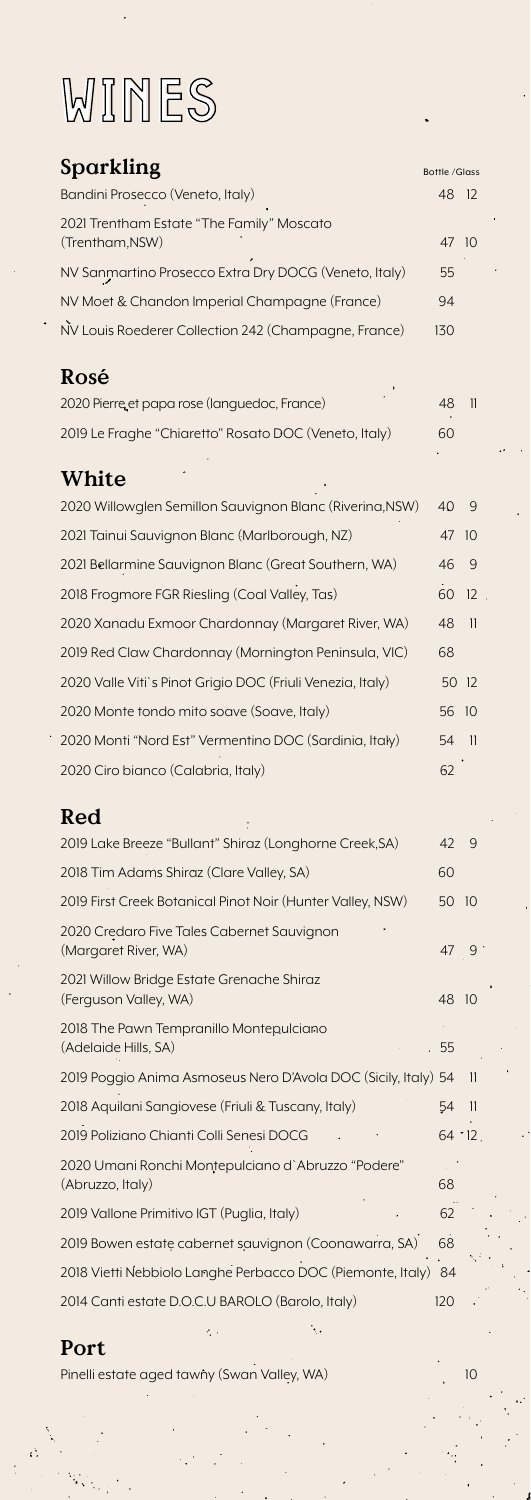## SIGNATURE SIGNATURE COCKTAILS COCKTAILS

| <b>Blueberry/Thyme Sour Smash</b>                                                  | 19 |
|------------------------------------------------------------------------------------|----|
| House blueberry thyme syrup, egg white, elderflower liqueur, gin,<br>soda          |    |
| <b>Mango Daiguiri</b><br>Mango purée, rum, lime juice                              | 19 |
| <b>Limoncello Sour</b><br>Vodka, Limoncello, lemon juice, egg white                | 19 |
| Da Vinci Code<br>Amaretto, vodka, cointreau, orange bitters                        | 19 |
| Ciao Bella<br>Vodka, Chambord, Peach Schnapps, passionfruit purée                  | 19 |
| Lycheelicious<br>Gin, Lychee liqueur, lychee syrup, cucumber, ginger beer          | 19 |
| Nutella martini<br>Vodka, nutella, frangelico, chocolate mozart cream, fresh cream | 19 |
| <b>Classic Cocktails</b>                                                           | 20 |
| Americano, Negroni, Old Fashioned, Espresso Martini, Margarita,                    |    |
| Sours, Daiquiri, Mojito, Cosmopolitan, Manhattan, Martini, Pina                    |    |
| Colada, Long Island Iced Tea, Caipiroska, French Martini, Moscow                   |    |

BEERS BEERS

Mule, Dark n Stormy

| Heineken / Lager / 5%                     | 8               |
|-------------------------------------------|-----------------|
| ٠<br>Corond / Lager / 4.5%                | 9               |
| Peroni Leggera / Lager / 3.5%             | $\mathsf{Q}$    |
| Peroni Rossa / Lager/ 4.7%                | 10 <sup>2</sup> |
| Stella Artois / Lager / 4.8%              | 10 <sup>2</sup> |
| James Squire 150 Lashes / Pale Ale / 4.2% | 10 <sup>2</sup> |
| Gage Roads Single Fin / Summer Ale / 4.5% | 10 <sup>2</sup> |
| Birra Moretti / Lager / 4.8%              | 11              |
| Pirate Life / India Pale Ale / 6.8%<br>٠  | 12              |

CIDER CIDER

Somersby Apple / 4.5% Zen Zero Ginger Beer / 3.5% 13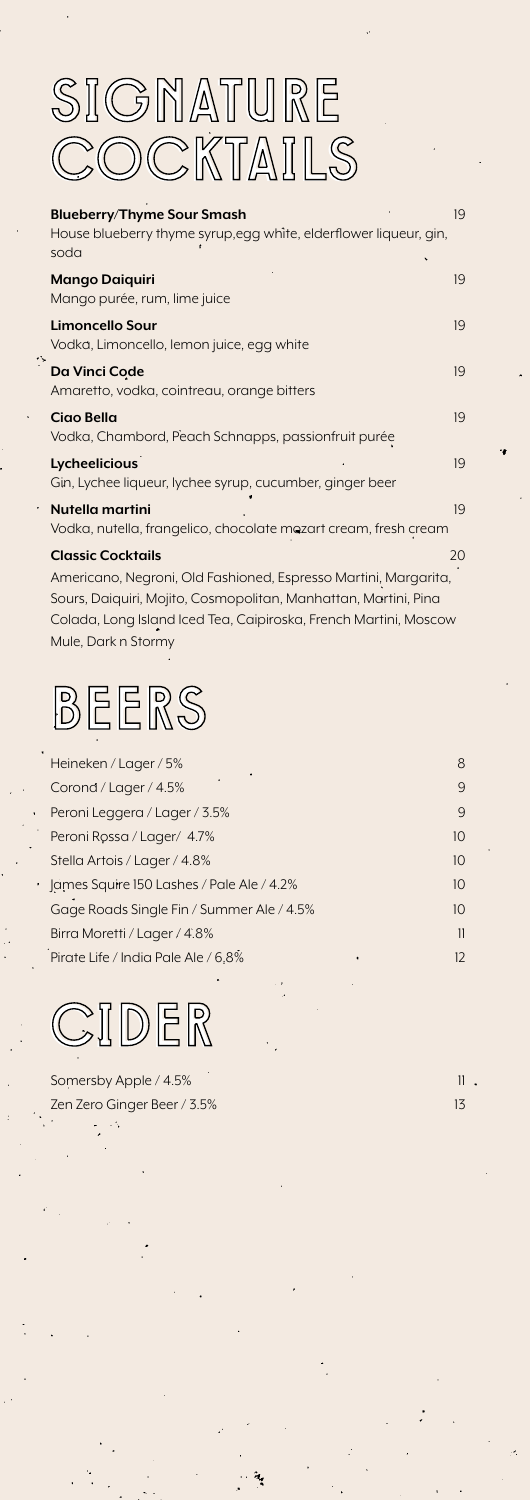# THE ITALIAN JOB THE ITALIAN JOB

| Aperol Spritz: Aperol, prosecco, soda                | 15 |
|------------------------------------------------------|----|
| Hugo: Elderflower, prosecco, soda                    | 15 |
| <b>Campari Spritz:</b> Campari, prosecco, soda       | 15 |
| Gin Ginger Spritz: Lime juice, prosecco, ginger beer | 15 |
| <b>Limoncello Spritz:</b> Limoncello, prosecco, soda | 15 |
|                                                      |    |



### Vodka

| Vodka O<br><b>Belvedere</b>                                                                                                    | 10<br>13                         |
|--------------------------------------------------------------------------------------------------------------------------------|----------------------------------|
| Gin                                                                                                                            |                                  |
| <b>Bombay Sapphire</b><br>Hendricks                                                                                            | 10<br>14                         |
| Rum                                                                                                                            |                                  |
| Bacardi<br>Sailor Jerry<br>Kraken                                                                                              | 10<br>11<br>12                   |
| Bourbon                                                                                                                        |                                  |
| Jim Beam<br><b>Makers Mark</b>                                                                                                 | 10<br>13                         |
| <b>Single Malts/Whiskey</b>                                                                                                    |                                  |
| <b>Jameson</b><br><b>Canadian Club</b><br>Glenfiddich 12yo<br>Johnny Walker Black Label<br>Gentleman Jack<br>Chivas Regal 18yo | 9<br>10<br>12<br>.12<br>12<br>15 |
| Tequila                                                                                                                        |                                  |
| Espolon                                                                                                                        | 10                               |
| Cognac                                                                                                                         |                                  |
| Hennessey VS<br>Hennessey XO                                                                                                   | 14<br>23                         |
| Liqueurs                                                                                                                       | 9                                |
| Chambord, Baileys, Kahlua, Frangelico, Cointreau                                                                               |                                  |
| <b>Digestive</b><br>Amaro Del Capo, Amaro Montenegro                                                                           | 10                               |
| Grappa                                                                                                                         | 13                               |
| Mazzetti Grappa Bianca                                                                                                         |                                  |
|                                                                                                                                |                                  |